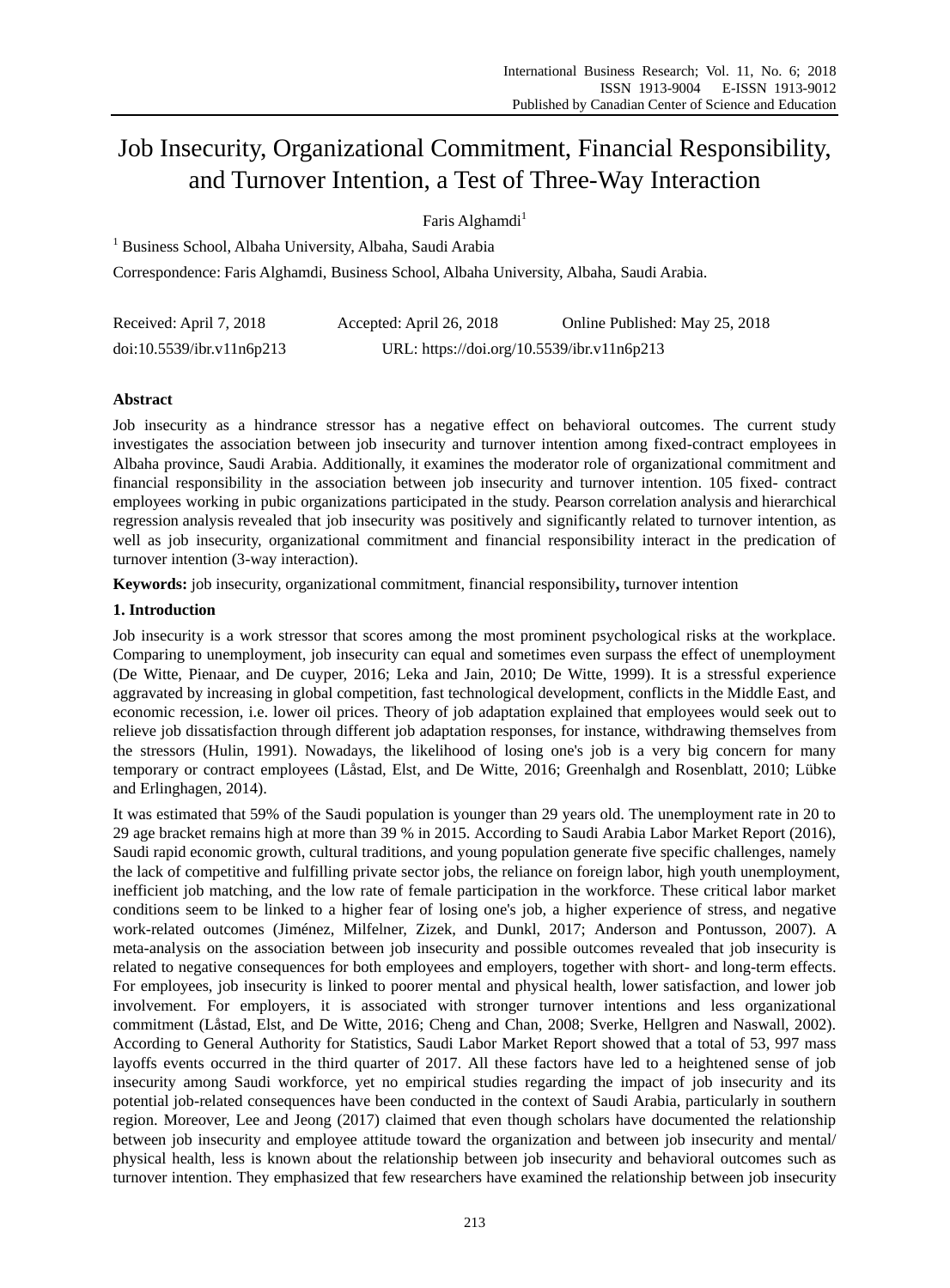and turnover intention outside of Western countries (Hur and Perry, 2014).

In response to these challenges, the main aim of current study is to investigate the association between job insecurity and turnover intention among fixed-contract employees in Albaha province, Saudi Arabia. Additionally, it examines the moderator role of organizational commitment and financial responsibility in the association between job insecurity and turnover intention.

## **2. Literature Review**

## *2.1 Job Insecurity*

Researchers have studies widely the construct of job insecurity and its consequences, yet many different definitions of job insecurity exist in the literature. In their seminal study, Greenhalgh and Rosenblatt (1984) defined job insecurity as a "perceived powerlessness to maintain desired continuity in a threatened job situation" (p. 438), while Vuuren, Klandermans, Jacobson, and Hartley (1991). defined it as a "discrepancy between the level of security a person experiences and the level she or he might prefer" (p. 7). That is, it is a difference between the preferred the perceived level of security at workplace settings, such that threat of job loss are perceived by employees, and therefore worry about it.

Scholars have conceptualized job insecurity utilizing different dimensions such as objective-subjective (De Witte and Näswall, 2003), cognitive-affective (Pienaar, De Witte, Hellgren, and Sverke, 2013), and quantitative-qualitative (Hellgren, Sverke, and Isaksson, 1999). Given that , Erlinghagen (2008) and Jiménez *et al.* (2017) explained that subjective insecurity is the individual subjective feeling of insecurity about keeping the job in the future, whereas objective insecurity is the consequence of economic situations that may impact the perception of individuals regarding job insecurity. Borg and Elizur (1992) linked cognitive insecurity to the possibility of losing one's job, and linked affective insecurity to the fear of losing one's job. Shoss (2017) defines job insecurity as "a perceived threat to the continuity and stability of employment as it is currently experienced"(p. 1914). He, therefore, differentiated between two types of job insecurity, namely quantitative and qualitative. The former refers to perceived threats to the job itself, while the latter refers to perceived threats to features of the job, involving the loss of job privileges such as pay raise and promotion.

|      |                  | <b>Individual</b> | Organizational                 |
|------|------------------|-------------------|--------------------------------|
|      |                  | Job attitude      | <b>Organizational attitude</b> |
| tion | <b>Immediate</b> | Job satisfaction  | Organizational commitment      |
|      |                  | Job involvement   | <b>Trust</b>                   |
|      |                  | <b>Health</b>     | Work related behavior          |
| pe   | Long-term        | Physical health   | Performance                    |
|      |                  | Mental health     | Turnover intention             |

# **Focus of reaction**

Figure 1. Types of consequences of job insecurity. Adapted from "No security: A Meta-Analysis and Review of Job Insecurity and Its Consequences", by Sverke, M., Hellgren, J., and Näswall, K., (2002), Journal of Occupational Health Psychology, 7, p. 244.

Sverke, Hellgren, and Naswall (2002, 2006) argued that the followings consequences are as a function of job insecurity: frustration and stress that occurs when someone feels his needs threatened by a perceived insecure employment condition, stress reactions are due to uncertainty and ambiguity about a job, health-related consequences such as psychosomatic symptoms, attitudinal consequences such as job satisfaction, and behavioral consequences that happens when employees feel insecure about their job's condition. The last consequence may lead employees to leave an organization. Finally, these consequences can be categorized as presented in Fig. 1 in terms of immediate or long-term reactions, and whether the focus of reaction is at an individual level or an organizational level. **Example 1**<br> **Example 10**<br> **Example 10**<br> **Example 10**<br> **Example 10**<br> **Example 10**<br> **Example 10**<br> **Example 10**<br> **Example 10**<br> **Example 10**<br> **Example 11**<br> **Example 11**<br> **Example 11**<br> **Example 11**<br> **Example 11**<br> **Example 11**<br>

## *2.2 Turnover Intention*

Turnover intention is a key concern for leaders and managers across organizations. It can seriously damage workplace morale, prevent employees from developing any commitment or identification towards their organizations, and reduce job satisfaction (Lin, Tsai, and Mahtma, 2017; Lutgen-Sandvik, Hood, and Jacobson, 2016). Turnover intention is a deliberate and conscious willfulness of employees to leave an organization within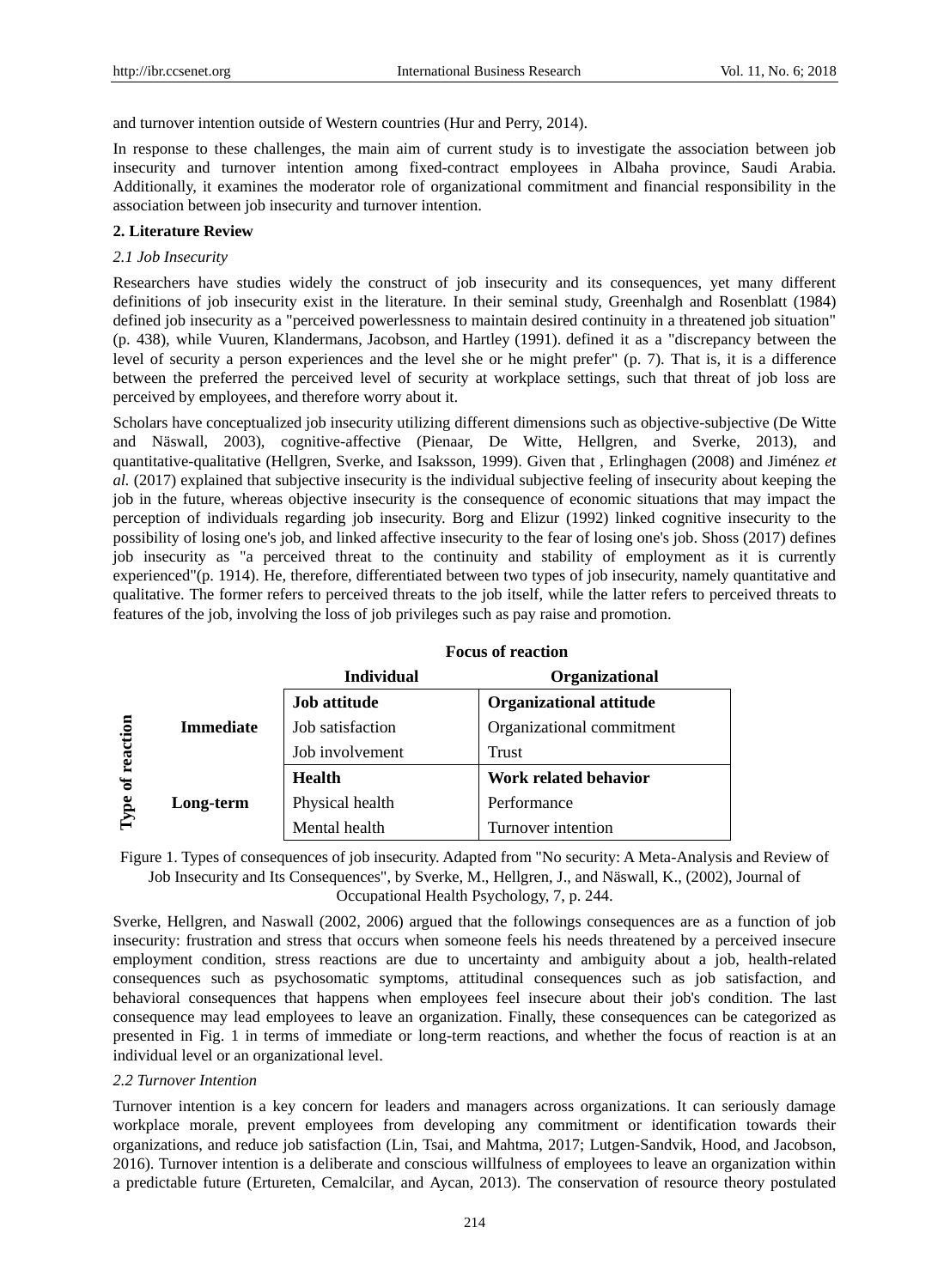that when employees do not have enough resources to effectively deal with job related issues, their long-term effect of anxiety and pressure may be developed and enhanced (Houkes, Janssen, Jonge, and Bakker, 2003). Stress theory (Lazarus and Folkman, 1984) is complementary to the pervious theory, explaining that a state of emotional or psychological strain such as anxiety and pressure can substantially trigger turnover intention.

Researchers pointed out that turnover intention is an accurate predictor for actual turnover. Employee decisions to quit are typically deemed and made with respect to their present job satiation. It argued that an intention gives a better explanation for the actual turnover and a clear idea regarding employee perception about turnover (Gregory, Way, LeFort, Barrett, and Parfrey, 2007; Mowday, Steers, and Porter, 1979). Mobley's (1977) intermediate linkages model delineated the steps to turnover— the psychological process: job dissatisfaction, thinking of quitting, assessing of job seeking/expected utility and costs of quitting, intention to search for alternative, search for alternative, assessing for alternative, comparison of alternative against current job, and finally decision to be made to quit or stay.

Having individual nature of psychological processes, it is, according to this model, not necessary to follow the steps in sequence, and it may miss steps as a whole. The significance of the model in question is the identification of the behavioral process that goes form dissatisfaction to turnover. Turnover intention can be voluntary or involuntary. The former can exist when employees make a decision to leave at their discretion. It often happens when employees recognize another opportunity that is better than their existing position, have to leave for health or family reasons, and/or plan to voluntarily retire. On the other hand, the latter occurs when an organization deices to remove an employee from a position. This is more likely to happen when an organization is not happy with an employee job performance, productivity, and/or behavior, hence fire him or her. It may also occur when an organization change strategy and process, and undergo mergers and acquisition, as well as restructure or downsize, due to, for instance, economic factors (Çınar, Karcıoğlu, and Aslan, 2014).

## *2.3 Organizational Commitment*

Organizational commitment is a complex and multifaceted construct. It is a positive attitude of employees representing a significant determinant of employee retention, leading to a psychological connection and identification with an organization (Meyer, Allen, and Smith, 1993; Vujičić *et al.,* 2015). Three-component model of organizational commitment (Meyer and Allen, 1991) has received by far the most attention (Culpepper, 2011; Meyer, Stanley, Herscovitch, and Topolinytsky, 2002; Solinger, van Olffen, and Roe, 2008). They identified three distinct components, namely commitment as an affective attachment to the organization, commitment as a perceived cost related to leave the organization, and commitment as an obligation to remain in the organization (Meyer, Allen, and Smith, 1993).

Affective commitment (desire-based) is defined as how much employees identify with, are involved in, and enjoy relationship in an organization. Continuous commitment (cost-based) is as a result of perceived leaving cost or side-bets as mentioned in Becker's (1960) side-bet theory. Normative commitment (obligation-based) is a feeling of employees of obligation to remain in an organization, thinking that it is the right and morel thing to do. It is argued that these three components are likely to develop in various ways and have various implications for job behavior. Affective commitment, for instance, was likely to be mostly sensitive to work experiences. Continuance commitment was likely to develop in response to conditions that rise the cost to leave an organization. Normative commitment was supposed to develop in response to social pressure. Finally, employees who have a strong affective commitment stay with an organization because they want to, employees who have a strong continuance commitment stay with an organization because they need to, and employees who have a strong normative commitment stay with an organization because they believe they should do so ( Powell and Meyer, 2004; Meyer, Allen, and Smith, 1993).

## **3. Hypothesis Development**

Most presented research on job insecurity has concentrated on its negative consequences on employees and organizations alike. Attitudinal reactions, i.e. turnover intention, reduced organizational commitment, and reduced satisfaction are related to job insecurity. Moreover, negative effects on family interactions (e.g., household income) have been reported. As such, theory of job adaptation (Hulin, 1991) postulated that employees are likely to mitigate job dissatisfaction through different job adaptation responses. For example, employees might withdraw themselves from the stressor through being less satisfied with the job and less committed to the organization, hence having a stronger intention to quit the job (Davy, Kinicki, Scheck, 1997; Probst, 2000, 2002; Cheng and Chan, 2008). The model of conservation of resources (Hobfoll, 1989) posited that employees strive to reduce loss of resources due to stress, end hence when they fear that they may lose their job, one option employees may take to lessen this risk is to search for and accept a new job that provide a higher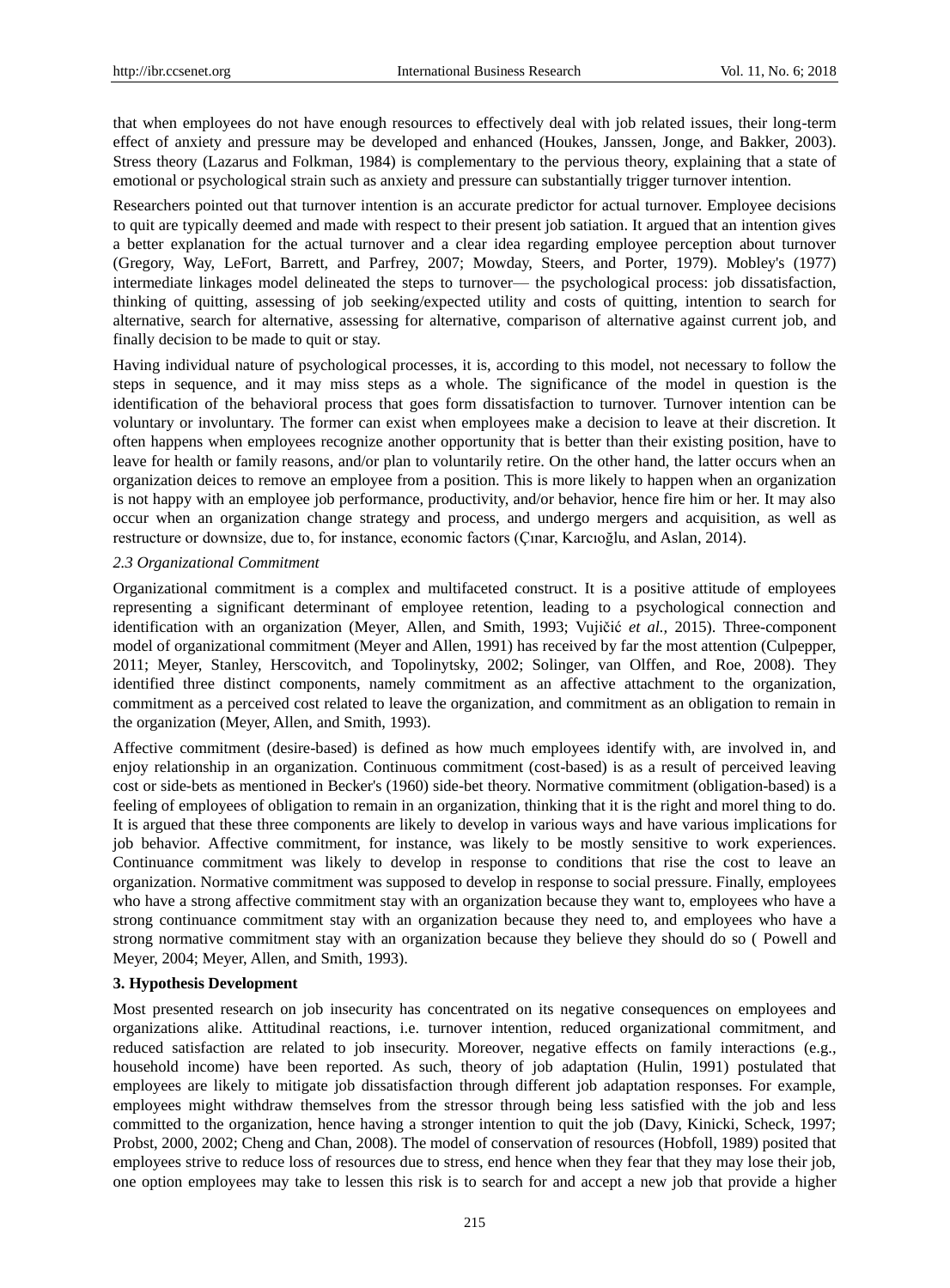level of job security. This situation of a high level of job insecurity was manifested in longitudinal study over 1 year (Blau, 2007). Employees turnover intention associated with their job search activity, hence explained through job insecurity. In the same vein, job search and voluntary turnover model (Direnzo and Greenhaus, 2011) suggested that employees perform job searches so as to increase their career chances, career competences, employability, and to be ready for job loss during times of high job insecurity ( Tschopp and Grote, 2014; Lebert and Voorpostel, 2016).

Social exchange theory (Blau, 1964) explained the norm of reciprocity between employer and employees, in which the former party provides support to the latter party as to job security in return for its identification, loyalty, and commitment to an organization. When an organization undergo some organizational strategies such as restructuring, downsizing, and reengineering, employees are more likely to perceive that long-term job security is threatened. Likewise, the mainstream of occupational stress models claimed that stressors occupational settings produce negative changes in employees, physical, psychological, and behavioral aspects (Beehr, 1995; Lee and Jeong, 2017; Adebayo, 2006). Having said that, employees perceived job insecurity arising from a workplace setting feel that a given organization does not treat them well. Hence, they may respond through showing more negative attitudes including less organizational commitment.

Podsakoff, LePine and LePine (2007) conducted a meta analysis study with 183 independent samples and confirmed that job insecurity considers a hindrance stressor since it is directly linked to increased levels of job and organizational withdrawal. Employees feel insecure about the future and continuance of their job will lead to lower organizational commitment, and hence quit the job. Applying job demands resources model (Schaufeli and Taris, 2014), it found that job insecurity had a direct and an indirect effect, by burnout, on organizational commitment and turnover intention (Hu and Schaufeli, 2011; Schaufeli, 2016).

Sinclair and Cheung (2016) explained that direct measures capture economic deprivation via an assessment of one's total income i.e., either from annual salary or one's total household income. Riggotti, Mohr, and Isaksson (2015) found that financial responsibility strengthened the negative association between job insecurity and organizational commitment. Rosenblatt, Talmud, and Ruvio (1999) argued that male-breadwinner made male more vulnerable then female to job loss because female may not consider financial matters to be their main responsibility.

Lebert and Voorpostel (2016) claimed that the household's financial situation impacts employee career decisions. In their study, they concluded that economic hardship increased probabilities of voluntary turnover. Some scholars argued that spouses are responding to their partner's job loss through increasing their own participation in paid work (Starr, 2014). Career decisions are not taken in isolation, hence depending to a varying degree of the household situation. Sora, Caballer, and Peiró(2010) conducted a study in Spain on 942 employees and concluded that job insecurity associated negatively to organizational commitment and positively to turnover intention. Moreover, the interaction between economic need ( responsibility) and job insecurity predict organizational commitment and turnover intention, such that employees who perceive job insecurity and experience high job dependence will have lower organizational commitment and a stronger intention to leave the organization. Finally, Chirumbolo and Areni (2005) undertaken an empirical study on 425 employees to examine the impact of job insecurity on two indicators of organizational behavior, i.e. job performance and absenteeism, and the moderator role of job satisfaction and organizational commitment. The results showed that job insecurity was negatively associated with work related behavior, i.e., job performance and positively with absenteeism; nevertheless job attitude, i.e. job satisfaction and organizational attitude, i.e. organizational commitment moderated only the effect of job insecurity on job performance. They argued that higher levels of job satisfaction and organizational commitment moderate the effects of job insecurity on the long term organizational consequences. Based on the discussion above, the first hypotheses are formulated:

**H1:** there is a significant negative correlation between job insecurity and organizational commitment.

**H2:** there is a significant positive correlation between job insecurity and turnover intention.

**H3:** there will be three-way interaction between financial responsibility, organizational commitment, and job insecurity in predicting turnover intention, such that employees who feel less commitment to the organization, experience high financial responsibility, and perceive high job insecurity will have a stronger intention to leave the organization.

## **4. Method**

#### *4.1 Participants and Procedure*

Data were collected in 2017 from a sample of employees with fixed-term contract working in public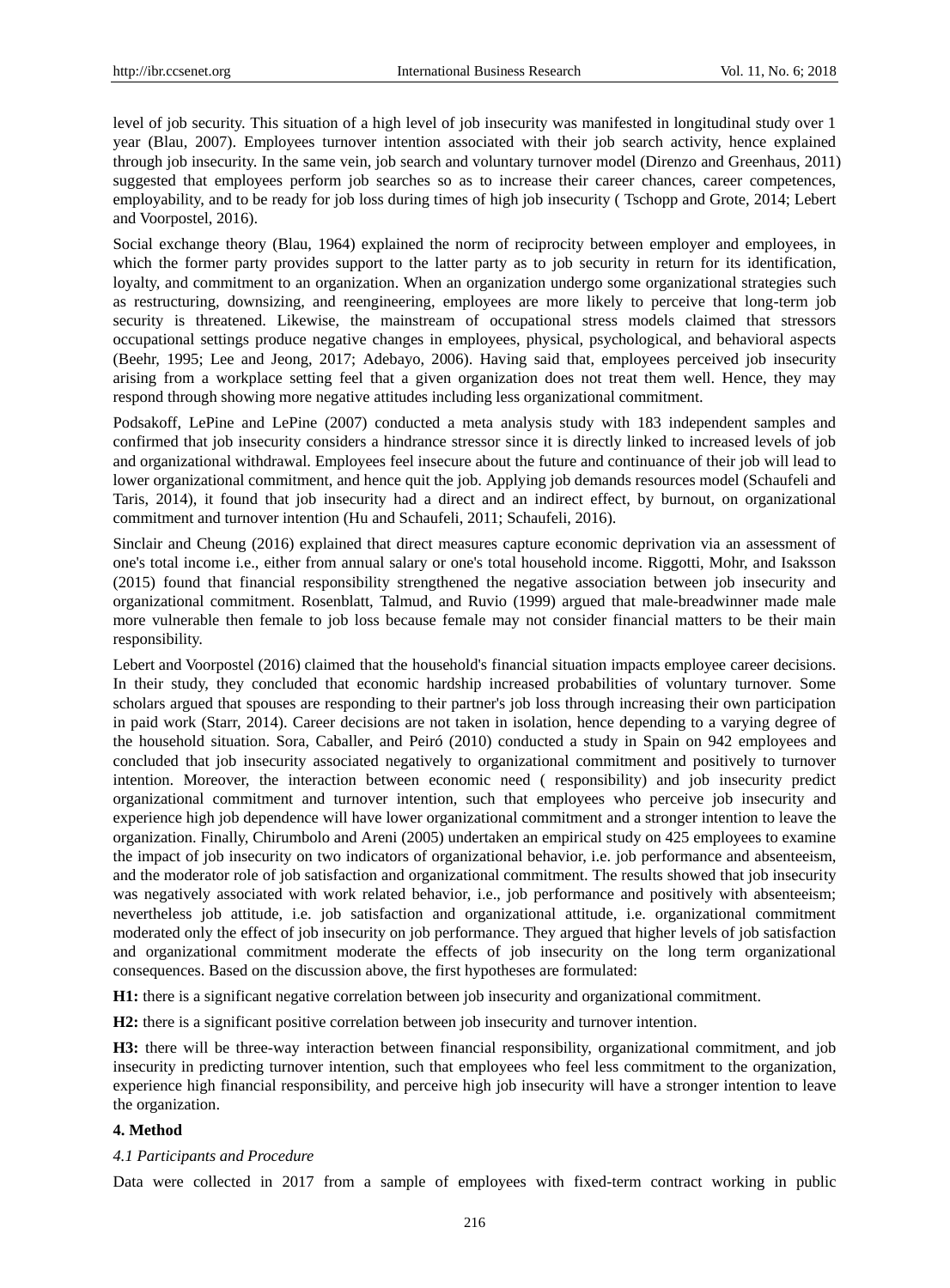organizations in Albaha province. The questionnaire was distributed in paper form accompanying by a cover letter illuminating the aim of the study and an assurance of confidentiality and anonymity. In the letter, there were instructions for completing and handing back the questionnaire to the principal researcher within two weeks. Excepting demographic variables, the questionnaire was translated from English language to Arabic language, which is the official language for all potential subjects, using a back-translation technique (Werner and Campbell, 1970). Hence, a professor at Albaha university translated the original questionnaire into Arabic language and then another professor at the same university translated back to English language without references to the original English version. Both professors are fully bilingual. After that, the researcher went carefully over both versions and made revisions necessary for ensuring a complete and accurate meaning of the original text of the questionnaire, which, in turn, enhancing ease of use, readability, and an appropriate level of formality.

The present study applied a self-report questionnaire administered to 115 employees on a fixed-term contract at the end of November 2017. Of the distributed questionnaires, 105 responses were received and useful for analysis, with a response rate of 91%. There were 57 male in the sample (54.3%) and 48 female (45.7%). The majority of respondents (45.7%) were in the range from 29-39 years old, and most of respondents (56.2%) received a bachelor's degree. Finally, majority of respondents (40%) had family members of 4 and above. **Table 1** shows the demographic composition of the respondents.

| Variable       | Category              | Number of respondents | Percentage |
|----------------|-----------------------|-----------------------|------------|
| Gender         | Male                  | 57                    | 54.3       |
|                | Female                | 48                    | 45.7       |
| Age            | 18-28                 | 41                    | 39         |
|                | 29-39                 | 48                    | 45.7       |
|                | $40 - 50$             | 15                    | 14.3       |
|                | > 50                  |                       |            |
| Education      | Less than high school | 12                    | 11.4       |
|                | High school           | 23                    | 21.9       |
|                | Undergraduate         | 59                    | 56.2       |
|                | Graduate              | 11                    | 10.5       |
| Family members |                       | 23                    | 21.9       |
|                |                       | 12                    | 11.4       |
|                | 3                     | 10                    | 9.5        |
|                | 4                     | 18                    | 17.1       |
|                | >4                    | 42                    | 40         |

Table 1. Demographic variables of the respondents  $(N= 105)$ 

#### **5. Measures**

The current study utilized a descriptive cross-sectional design. The survey used in this study is structured, self-administered, and consists of four parts. The first part included items regarding demographic characteristics of participants, namely age , gender, educational level, and number of family members. Participants reported their age in years, their gender (0= female and 1= male), educational level (1= less than high school, 2= high school,  $3=$  undergraduate,  $4=$  graduate), and number of family members ( $1=1$ ,  $2=2$ ,  $3=3$ ,  $4=4$ ,  $5=$  more than four members).

The second part includes job insecurity and financial responsibility variables. The former was measured using the Job Insecurity Scale (JIS). This scale includes 4-item originally coined by De Witti (2000). One of these items was reveres coded, hence using computer command in SPSS to transform data before running the analyses. Participants were asked to rate theses items on a 5-point Likert type scale, ranging from 1 ( strongly disagree) to 5 (strongly agree). Cronbach's alphas for this scale in the current study were .72. The later was measured using the question developed by (Hoffmeyer-Zlotnik and Warner, 1998). The question is "what is your contribution to the household's income?". Partcpaintas were asked to choose one of the following potential responses: sole earner (100%), main earner (> 50%), joint earner ( $\approx$  50%), and contributory earner ( $\lt$  50%).

The third part is organizational commitment which was measured a set of four items developed by Cook and Wall (1980). These items have been used to assess affective commitment (desire-based) which is defined as how much employees identify with, are involved in, and enjoy relationship in an organization (Meyer and Allen, 1991). Participants were asked to rate theses items on a 5-point Likert type scale, ranging from 1 ( strongly disagree) to 5 (strongly agree). Cronbach's alphas for this scale in the current study were .78.

The last part is turnover intention. It is measured with the scaled coined by Cammann, Fichman, Jenkins, and Klesh (1979), including three items planed to measure employees' tendency to quit the job in the near future. Participants were asked to rate theses items on a 5-point Likert type scale, ranging from 1 ( strongly disagree) to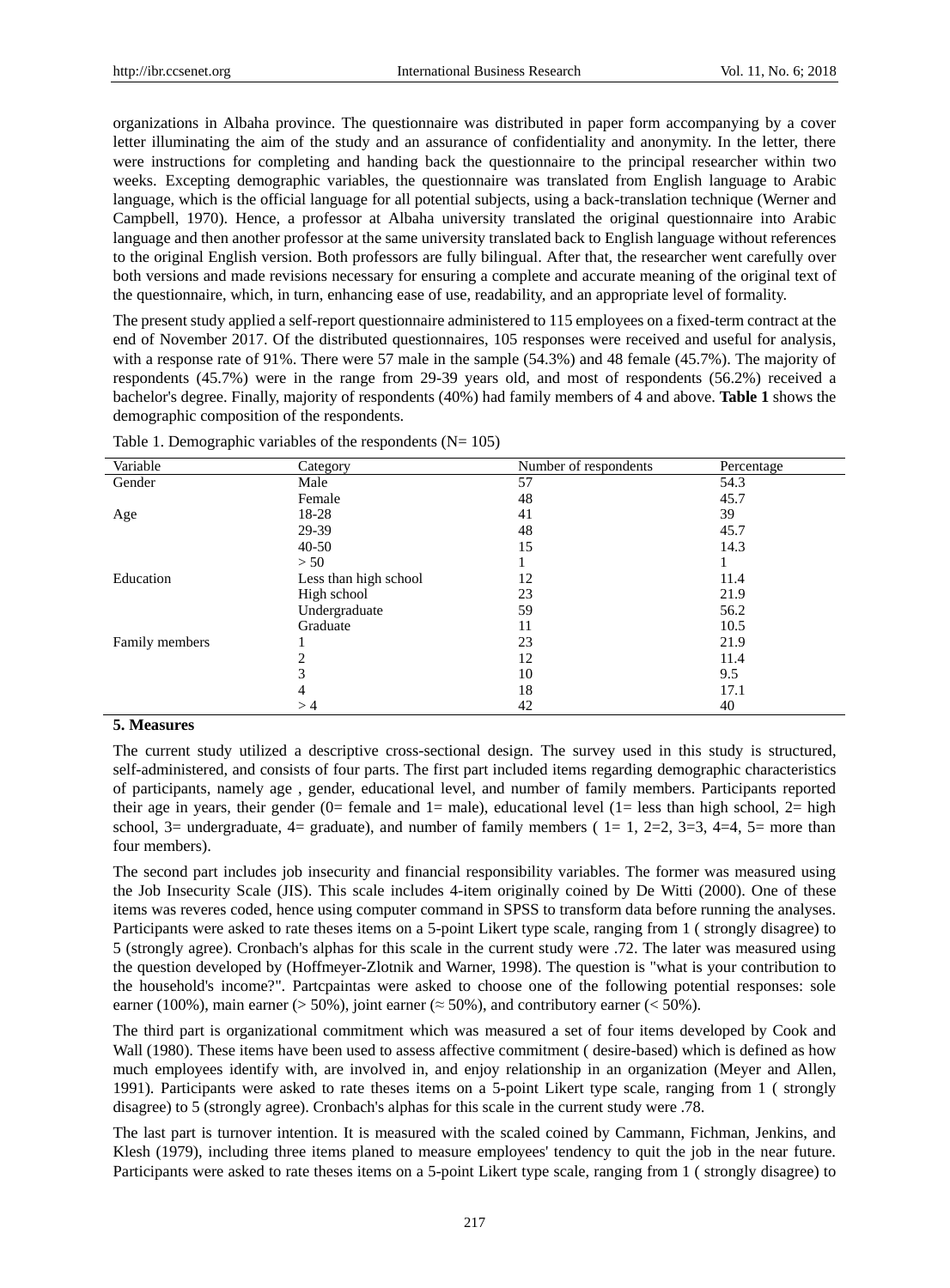5 (strongly agree). Cronbach's alphas for this scale in the current study were .74.

## **6. Data Analysis**

Preliminary analyses of the data were descriptive statistic ( means, standard deviations) along with correlations of study variables, as shown in Table 2. Next, hierarchical multiple regression analysis was carried out to examine study hypotheses. Based on Cohen and Cohen (1983), variables of lower order were introduced first, and the higher order terms later. Hence, control variables were entered in first step (gender, age, educational level, and family members) followed by predictor variables (job insecurity, organizational commitment, and financial responsibility). In step 3, second-order interaction terms, i.e. all possible pairs of three predictors (job insecurity , organizational commitment, and financial responsibility) were entered. In the last step, the three -way product (job insecurity  $\times$  organizational commitment  $\times$  financial responsibility) was introduced. It should be noted that predictor and moderator variables were centered so that possible problem of multicollinearity can be solved, as well as interpretability can be maximized (Wu and Zumbo, 2008). Graphical representation was plotted to visualize the nature of interactions by means of the Excel sheet provided by Dawson and Richter (2006).

## **7. Result**

Table 2. shows an overview of correlations between all variables included in the further analyses and main descriptive statistics.

|     | Mean    | <b>SD</b> |         |        |        |        |          |         |          |
|-----|---------|-----------|---------|--------|--------|--------|----------|---------|----------|
| Age | $1.8\,$ | .72       |         |        |        |        |          |         |          |
| Edu | 2.7     | .82       | $-.07$  |        |        |        |          |         |          |
| Gen | .54     | .50       | $-.13$  | $-.11$ |        |        |          |         |          |
| FiR | 2.3     | 1.1       | $-.20*$ | $-.00$ | .10    |        |          |         |          |
| FaM | 3.4     | 1.6       | .08     | .04    | .04    | .18    |          |         |          |
| JoI | 3.6     | .74       | $-.01$  | $-.04$ | $-.15$ | $-.11$ | $-.33**$ |         |          |
| OrC | 4.4     | .63       | .10     | .05    | $-.19$ | $-.14$ | .08      | .14     |          |
| TuI | 2.5     |           | $-.12$  | $-.06$ | $-.05$ | $.22*$ | $-.36**$ | $.33**$ | $-.36**$ |

Table 2. Means, standard deviations, and correlations among variables ( *N*= 105)

*Note*. Age= age in years; Edu= education; Gen= gender; FiR= financial responsibility; FaM= family members;; JoI= job insecurity; OrC= organizational commitment; TuI= turnover intention.

 $*P < 05$ ;  $*P < 01$ , 2-tailed significance.

Financial responsibility associated negatively and significantly with age (r = - .20, *P*< .05). Family member related positively and significantly to job insecurity  $(r = 033, P < .01)$ . Lastly, turnover intention related positively and significantly to financial responsibility ( $r = 022$ ,  $P < .05$ ) and job insecurity ( $r = 033$ ,  $P < .01$ ), as well as related negatively and significantly to family member  $(r = -036, P < .01)$  and organizational commitment  $(r = -036, P < .01)$ *P*< .01). Given that, hypothesis 1 stating that there is a significant negative correlation between job insecurity and organizational commitment has no initial support. Nevertheless, the positive and significant relationship found between job insecurity and turnover intention provides initial support for hypothesis 2.

In order to test study hypotheses, Pearson correlation analysis and hierarchical multiple regression analysis were carried out. Confirming the initial results, Pearson correlation analysis revealed that there was no significant negative correlation between job insecurity and organizational commitment (*β*=.14, *P* >.05). Therefore, hypothesis 1 was not supported. As for hypothesis 2, the result of Pearson correlation analysis indicated that there was a significant positive correlation between job insecurity and turnover intention  $(\beta = .33, P < .01)$ . Therefore, hypothesis 2 was supported.

Finally, hierarchical multiple regression analysis were performed to test the third study hypothesis. Substantial support was shown for three-way interaction ( see Table 3). The combination financial responsibility and organizational commitment moderated the relationship between job insecurity and turnover intention (*β*=.33, *P* < .01). The positive relationship between job insecurity and turnover intention turned out to be weaker under the condition of lower financial responsibility and higher organizational commitment— the regression slop is steeper under that condition (see Fig. 2). Facing a high level of job insecurity, employees with high financial responsibility and low organizational commitment present a greater increase in intention to leave the organization than those with high organizational commitment. Therefore, hypothesis 3 was supported.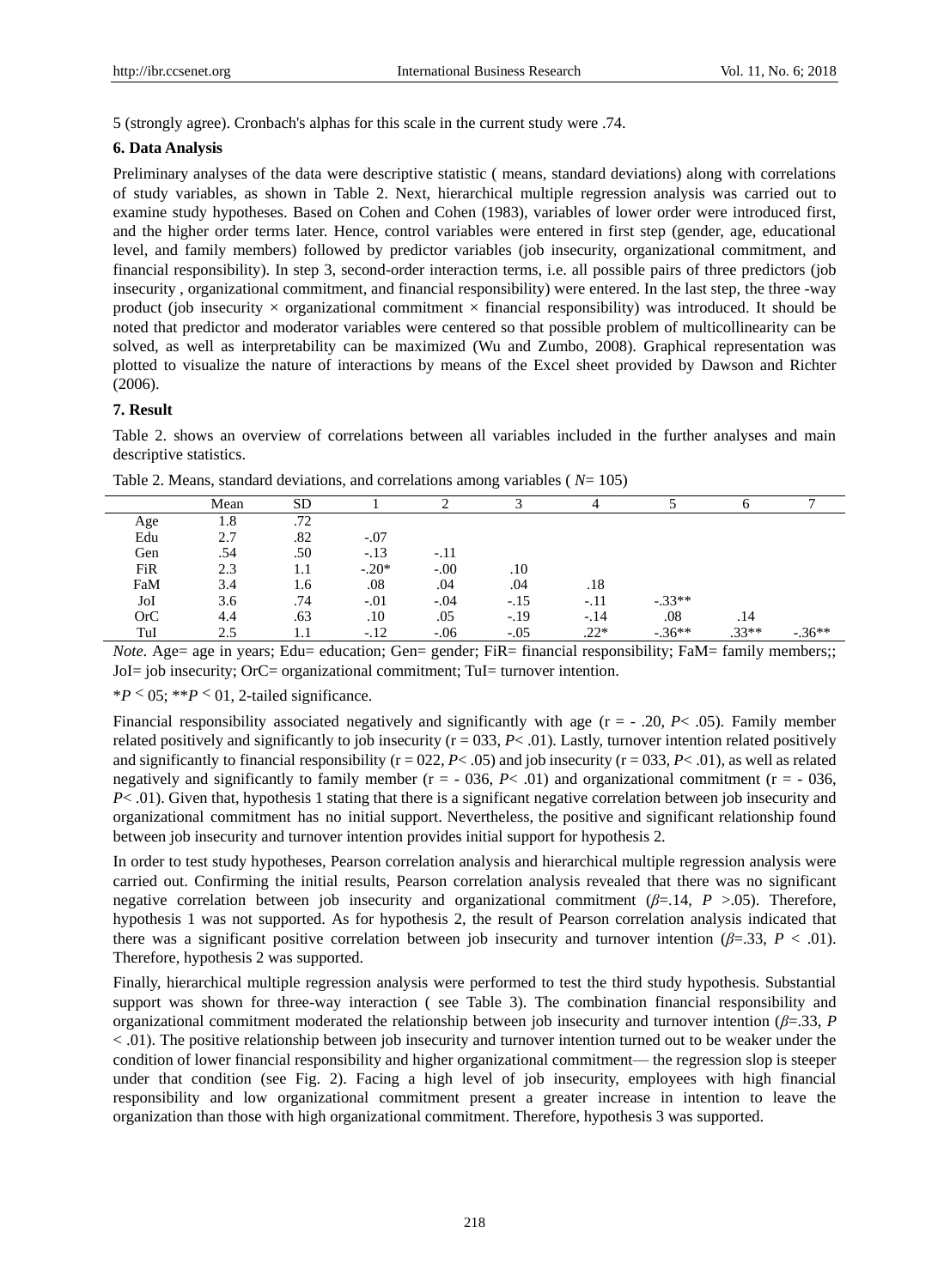|        |                                  | Step 1        | Step 2       | Step 3       | Step 4       |
|--------|----------------------------------|---------------|--------------|--------------|--------------|
|        |                                  | Std. $\beta$  | Std. $\beta$ | Std. $\beta$ | Std. $\beta$ |
| Step 1 |                                  |               |              |              |              |
|        | Age                              | $\text{-}.10$ | $-.04$       | $-.00$       | $.01\,$      |
|        | Edu                              | $-.06$        | $-.02$       | .01          | .03          |
|        | Gen                              | $-.05$        | $-.04$       | $-.01$       | $-00.$       |
|        | FaM                              | $-35**$       | $-0.25**$    | $-25**$      | $-.22**$     |
| Step 2 |                                  |               |              |              |              |
|        | FiR                              |               | $-.17*$      | $-18*$       | $-15$        |
|        | OrC                              |               | $-.37**$     | $-45**$      | $-.33**$     |
|        | ${\rm JoI}$                      |               | .30          | $.39**$      | $.44**$      |
| Step 3 |                                  |               |              |              |              |
|        | JoI $\times$ FiR                 |               |              | $-.12$       | $-.08$       |
|        | $\mathrm{Jol}\times\mathrm{OrC}$ |               |              | $-14$        | $-.03$       |
|        | OrC $\times$ FiR                 |               |              | $.18*$       | $-.03$       |
| Step 4 |                                  |               |              |              |              |
|        | JoI $\times$ FiR $\times$ OrC    |               |              |              | $-.31**$     |
|        | $\Delta$ $\text{R}^2$            | .14           | .21          | $.05\,$      | .04          |
|        | $\mathbf{R}^Z$                   | .14           | .35          | .40          | .44          |
|        | $\Delta$ F                       | $4.16**$      | $10.40**$    | $2.33*$      | $6.83**$     |

Table 3. Hierarchical regression analysis in predicting turnover intention

*Note.* The results of variance inflation factor (VIF) did not show any problems of multicollinearity. Predictor variables were centered.

\**P*<05; \*\**P*<01



Figure 2. Interaction between JoI, OrC, and FiR in predicting turnover intention

*Note*. JoI= job insecurity; OrC= organizational commitment; FiR= financial responsibility.

# **8. Discussion**

The goals of the present study were to examine the main effect of job insecurity on organizational commitment and turnover intention, as well as the moderating roles of financial responsibility and organizational commitment on the association between job insecurity and turnover intention. The first hypothesis, which stated that there is a significant negative correlation between job insecurity and organizational commitment, was not supported by the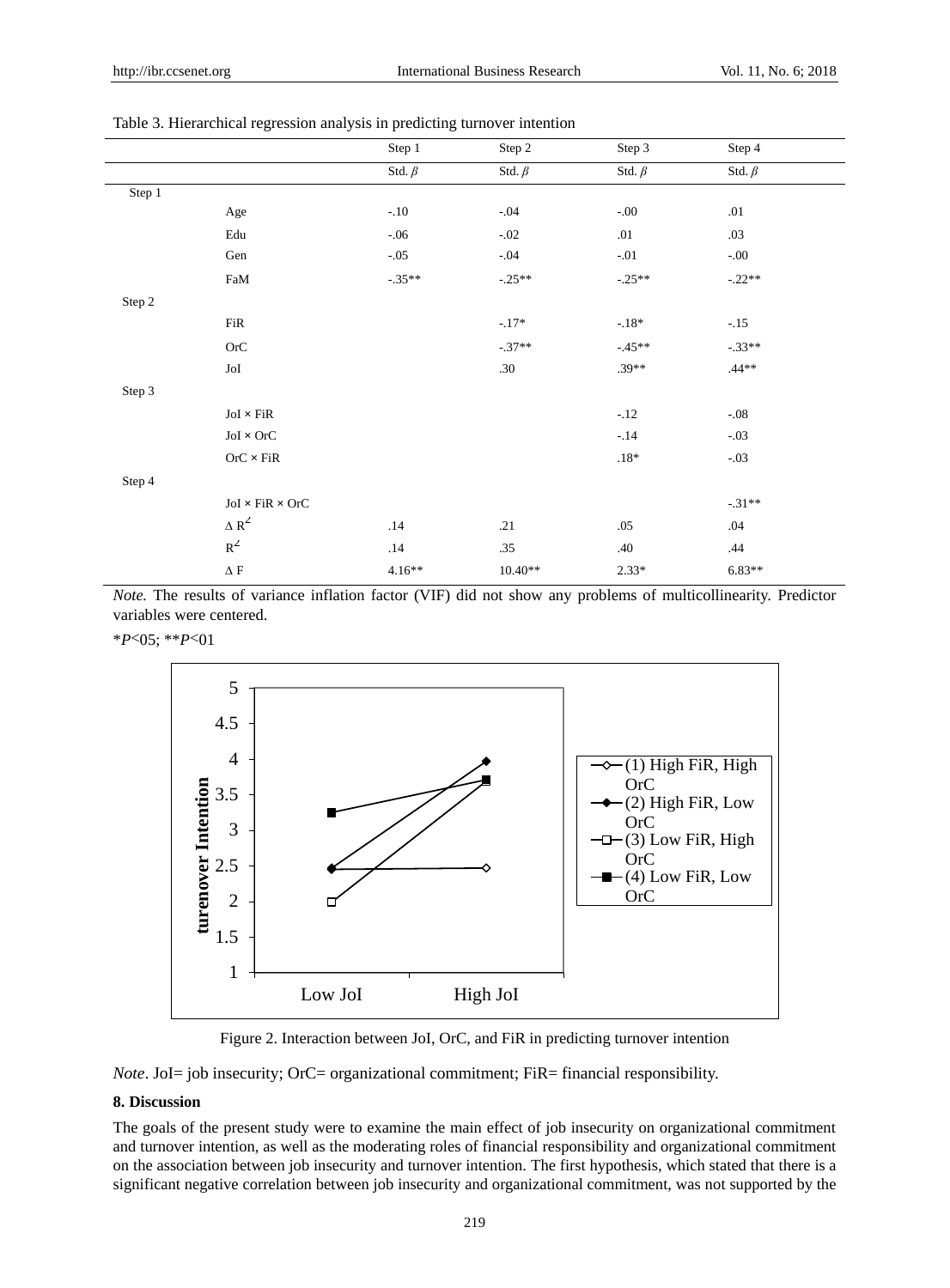analysis. This finding is in line with previous studies (De Witte and Näswall, 2003; Guest and Conway, 2000; De Cuyper and De Witte, 2006; De Cuyper, Notelears, and De Witte, 2009). Transactional psychological contract explanations for the results of fixed-contract employees— the sample of the current study— accounted for why this study did not find support for the association between job insecurity and organizational commitment. Psychological contract theory (Rousseau, 1995) postulates that job insecurity effects are because of a violation of the relational psychological contract, hence permanents comparing to temporaries engage more in relational psychological contracting. Job insecurity is likely to be problematic in terms of its outcomes for permanents, but not for temporaries.

The second study hypothesis, which stated that there is a significant positive correlation between job insecurity and turnover intention, was confirmed by the analysis. The result is consistent with previous studies (Lee and Jeong, 2017; Jiménez *et al.,* 2017; Sora, Caballer, and Peiró, 2010; Lebert and Voorpostel, 2016; Çınar, Karcıoğlu, and Aslan, 2014; Staufenbiel, and König, 2010; Chirumbolo and Hellgren, 2003). This relationship has been confirmed in Western and non-Western contexts— one of which is the current study.

The third study hypothesis, which stated that there will be three-way interaction between financial responsibility, organizational commitment, and job insecurity in predicting turnover intention, such that employees who feel less commitment to the organization, experience high financial responsibility, and perceive high job insecurity will have a stronger intention to leave the organization, was supported by the analysis. The finding concurs with previous study (Lebert and Voorpostel, 2016; Rigotti, Mohr, and Isaksson, 2015; Sora, Caballer, and Peiró, 2010; Belgley and Czajka, 1993). Job insecurity considers as hindrance stressor, hence organizational commitment protects employees from the negative effects because it allows them to attach direction and meaning to their work (Leong, Furnhan, and Cooper, 1996). In the currrent study, organizational commitment and financial responsibility as moderating variables showed buffering effects on the relationship between job insecurity and intention to leave the organization.

#### **9. Conclusion**

This study is likely to further debate with regard to the relationship between job insecurity and organizational commitment. The fixed contract type, of employees in the current study, did not need to be problematic regarding psychological outcomes. Fixed- contract employees perceive fewer promises from organizations, i.e. employers than their colleagues on a permanent contract, experiencing less negative effects because they have a narrower but fulfilled contract. They see the two significant psychological features of job insecurity, i.e. unpredictability and uncontrollability unimportant. Therefore, job insecurity does not act as a stressor for these employees concerning organizational commitment. Moreover, another explanation is that fixed-contract employees may want to raise their opportunities to become a permanent contract by showing favorable attitude such as organizational commitment. It is recommended that organizations let their fixed-contract employees know in advance regarding some important entitlements— e.g., job security and advancement in the internal labor market— of their contract type. Hence, they can be more committed to their jobs and have no a spillover effects to life satisfaction and self-rated performance.

Job insecurity triggers an intention to leave an organization. The higher the level of job insecurity, the greater the level of turnover intent. Employees who experience a higher level of job insecurity incline to leave organizations more than those with a lower level of job insecurity. It is believed that the way to cope emotionally with job insecurity as a hindrance stressor— induces undesirable strain reaction— is to use distancing strategies that enable employee to withdraw from the situation in the form of turnover intention. It is recommended that organizations and managers should provide supportive work environment, i.e. from supervisors and colleagues for those employees with fixed-contract so that such negative effects can be mitigated. This support can also be done through clarifying organizational goals and promoting trust among management, following the premises of job demand-resource theory. Another intervention strategy that organizations and managers can implement for alleviating such negative effects is to improve employees' employability through training programs, which, in turn, can give them coping skills to deal with unpleasant feelings generated by job insecurity.

The results of three-way interaction implied that a higher level organizational commitment and a lower level of financial responsibility mitigated the relationship between job insecurity and turnover intention. These two moderating variables play a determinant role in the three-way interaction predicting turnover intention. When employees have a higher level of organizational commitment and a lower level of financial responsibility, their intent to leave the organization became weaker. It is recommended that managers should pay more attention to help employees generate positive attitude through organizational support and organizational justice, which, in turn, resulting in a high level of organizational commitment. Along with that, a lower level of economic need,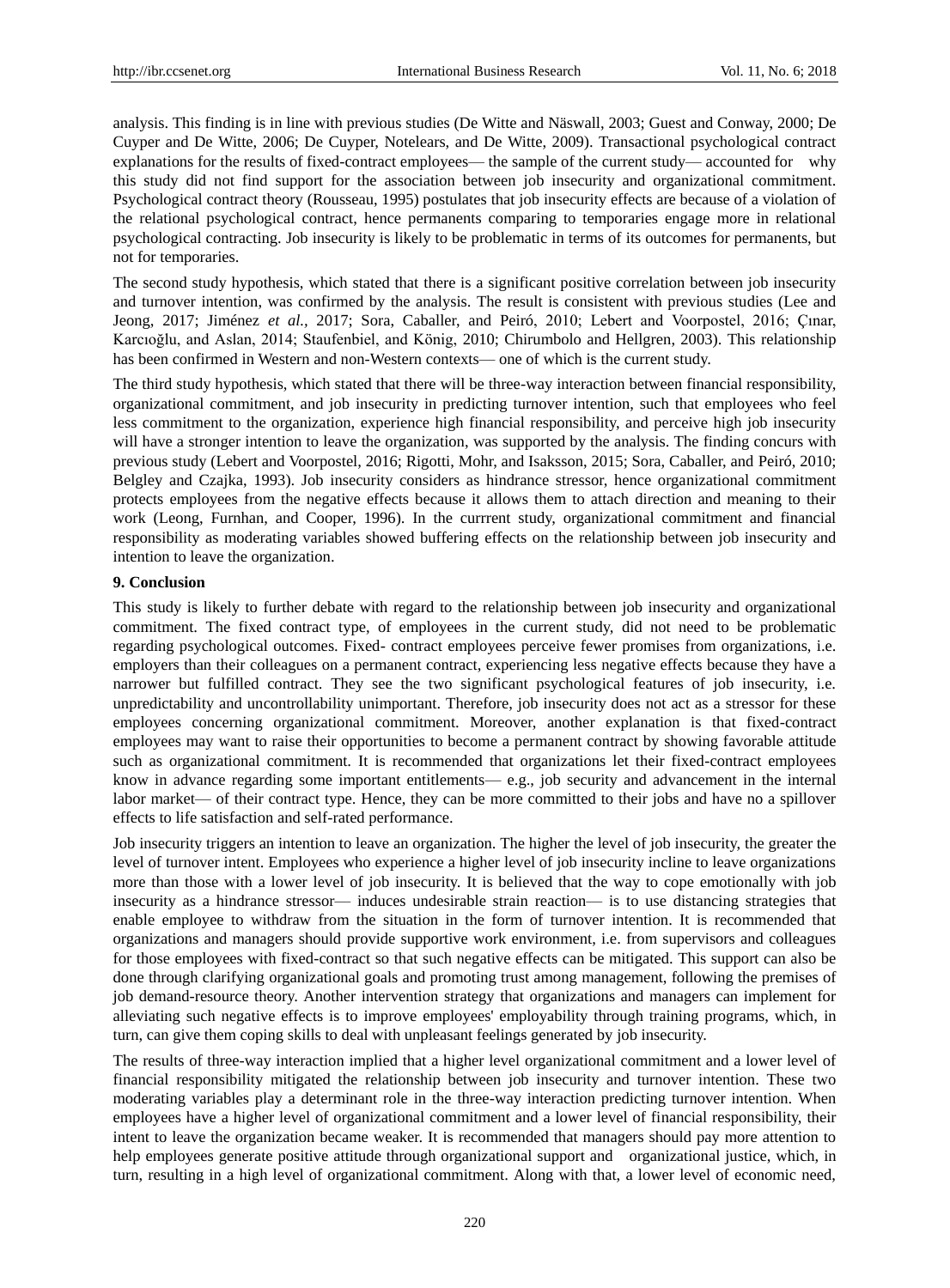i.e., financial responsibility can be achieved through encouraging on fixed-contract employees to enhance their employability and make more efforts to find other sources of household income.

There are some limitations in the current study that need to be acknowledged and should be addressed as an important avenue for future research. The first limitation is a cross-sectional design, which is not able to determine causal effects. Longitudinal studies would be better suited for causal studies with certain constraints. The second limitation is the possible biases from common methods variance in the self-report measure applied. However, when sample size and reliability of measure are sufficient, true interaction effects are not buried by common methods variance. The third limitation is the data used in the current study were gathered and interpreted by the author, hence increased the probability of overestimating the importance of the examined variables. Different sources, e.g. interview and observation can help overcome this issue. The final limitation is that the current study was limited to fixed-contract employees. Hence, including other types of temporary employees, e.g. on call employees, day-to-day employees, or subcontract employees may introduce more variance in the heterogeneity indicators.

#### **References**

- Adebayo, D. O. (2006). The moderating effect of self-efficacy on job insecurity and organizational commitment among Nigerian public servants. *Journal of Psychology in Africa*, *16*(1), 35-43. https://doi.org/10.1080/14330237.2006.10820102
- Anderson, C. J., & Pontusson, J. (2007). Workers, worries and welfare states: Social protection and job insecurity in 15 OECD countries. *European Journal of Political Research*, *46*(2), 211-235. https://doi.org/10.1111/j.1475-6765.2007.00692.x
- Becker, H. S. (1960). Notes on the concept of commitment. *American journal of Sociology*, *66*(1), 32-40. https://doi.org/10.1086/222820
- Beehr, T. A. (1995). Psychological stress in the workplace. London: Routledge.
- Begley, T. M., & Czajka, J. M. (1993). Panel analysis of the moderating effects of commitment on job satisfaction, intent to quit, and health following organizational change. *Journal of Applied Psychology*, *78*(4), 552-556. https://doi.org/10.1037/0021-9010.78.4.552
- Blau, G. (2007). Does a corresponding set of variables for explaining voluntary organizational turnover transfer to explaining voluntary occupational turnover? *Journal of Vocational Behavior*, *70*(1), 135-148. https://doi.org/10.1016/j.jvb.2006.07.007
- Blau, P. (1964). Exchange and power in social life. New York: Wiley.
- Borg, I., & Elizur, D. (1992). Job insecurity: Correlates, moderators and measurement. *International Journal of manpower*, *13*(2), 13-26. https://doi.org/10.1108/01437729210010210
- Cammann, C., Fichman, M., Jenkins, D., & Klesh, J. (1979). The Michigan organizational assessment questionnaire. *Unpublished manuscript, University of Michigan, Ann Arbor*.
- Cheng, G. H. L., & Chan, D. K. S. (2008). Who suffers more from job insecurity? A meta‐analytic review. *Applied Psychology*, *57*(2), 272-303. https://doi.org/10.1111/j.1464-0597.2007.00312.x
- Chirumbolo, A., & Areni, A. (2005). The influence of job insecurity on job performance and absenteeism: the moderating effects of work attitudes. *SA Journal of Industrial Psychology*, *31*(4), 65-71. https://doi.org/10.4102/sajip.v31i4.213
- Chirumbolo, A., & Hellgren, J. (2003). Individual and organizational consequences of job insecurity: A European study. *Economic and Industrial Democracy*, *24*(2), 217-240. https://doi.org/10.1177/0143831X03024002004
- Çınar, O., Karcıoğlu, F., & Aslan, İ. (2014). The relationships among organizational cynicism, job insecurity and turnover intention: A survey study in Erzurum/Turkey. *Procedia-Social and Behavioral Sciences*, *150*, 429-437. https://doi.org/10.1016/j.sbspro.2014.09.045
- Cohen, J., & Cohen, P. (1983). *Applied multiple regression/correlation analysis for the behavioral sciences*. Hillsdale, NJ: Erlbaum.
- Cook, J., & Wall, T. (1980). New work attitude measures of trust, organizational commitment and personal need non‐fulfillment. *Journal of Occupational and Organizational Psychology*, *53*(1), 39-52. https://doi.org/10.1111/j.2044-8325.1980.tb00005.x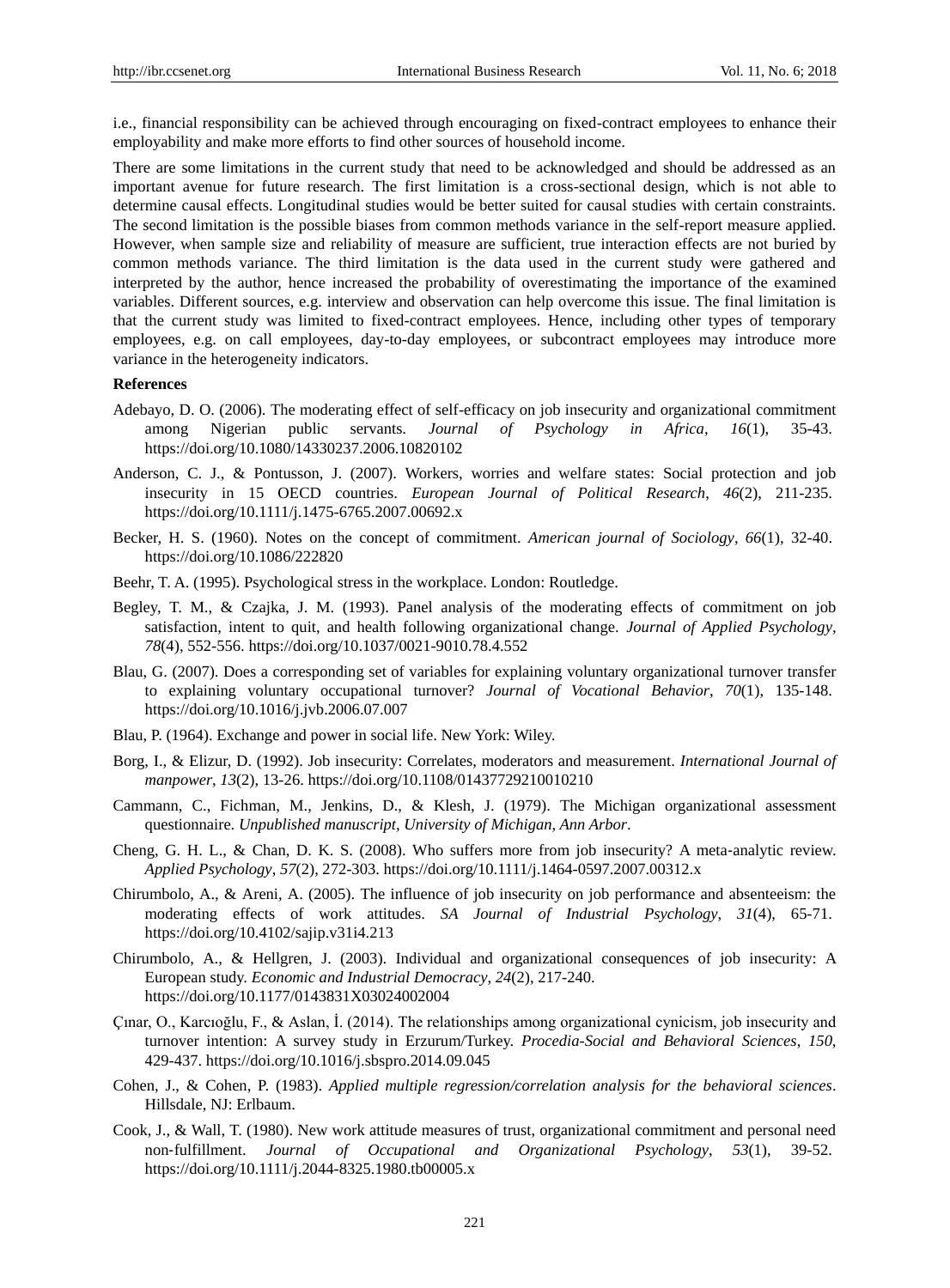- Culpepper, R. A. (2011). Three-component commitment and turnover: An examination of temporal aspects. *Journal of Vocational Behavior*, *79*(2), 517-527. https://doi.org/10.1016/j.jvb.2011.03.004
- Cuyper, N., & Witte, H. (2006). The impact of job insecurity and contract type on attitudes, well‐being and behavioral reports: a psychological contract perspective. *Journal of Occupational and Organizational Psychology*, *79*(3), 395-409. https://doi.org/10.1348/096317905X53660
- Davy, J. A., Kinicki, A. J., & Scheck, C. L. (1997). A test of job security's direct and mediated effects on withdrawal cognitions. *Journal of Organizational Behavior*, 323-349. https://doi.org/10.1002/(SICI)1099-1379(199707)18:4<323::AID-JOB801>3.0.CO;2-#
- Dawson, J. F., & Richter, A. W. (2006). Probing three-way interactions in moderated multiple regression: Development and application of a slope difference test. *Journal of Applied Psychology, 91,* 917-926. https://doi.org/10.1037/0021-9010.91.4.917
- De Cuyper, N., Notelaers, G., & De Witte, H. (2009). Job insecurity and employability in fixed-term contractors, agency workers, and permanent workers: Associations with job satisfaction and affective organizational commitment. *Journal of Occupational Health Psychology*, *14*(2), 193. https://doi.org/10.1037/a0014603
- De Witte, H. (2000). Work ethic and job insecurity: Assessment and consequences for well-being, satisfaction and performance at work. *From group to community*, 325-350.
- De Witte, H., and Näswall, K. (2003). Objective'vs subjective'job insecurity: Consequences of temporary work for job satisfaction and organizational commitment in four European countries. *Economic and industrial democracy*, *24*(2), 149-188. https://doi.org/10.1177/0143831X03024002002
- De Witte, H., Pienaar, J., & De Cuyper, N. (2016). Review of 30 Years of Longitudinal Studies on the Association Between Job Insecurity and Health and Well‐Being: Is There Causal Evidence?. *Australian Psychologist*, *51*(1), 18-31. https://doi.org/10.1111/ap.12176
- Direnzo, M. S., & Greenhaus, J. H. (2011). Job search and voluntary turnover in a boundaryless world: A control theory perspective. *Academy of Management Review*, *36*(3), 567-589.
- Erlinghagen, M. (2007). Self-perceived job insecurity and social context: A multi-level analysis of 17 European countries. *European Sociological Review*, *24*(2), 183-197. https://doi.org/10.1093/esr/jcm042
- Ertureten, A., Cemalcilar, Z., & Aycan, Z. (2013). The relationship of downward mobbing with leadership style and organizational attitudes. *Journal of Business Ethics, 116*(1), 205-216. https://doi.org/10.1007/s10551-012-1468-2
- Greenhalgh, L., & Rosenblatt, Z. (1984). Job insecurity: Toward conceptual clarity. *Academy of Management review*, *9*(3), 438-448. https://doi.org/10.5465/amr.1984.4279673
- Greenhalgh, L., & Rosenblatt, Z. (2010). Evolution of research on job insecurity. *International Studies of Management & Organization*, *40*(1), 6-19. https://doi.org/10.2753/IMO0020-8825400101
- Guest, D., & Conway, R. (2000). The public sector and the psychological contract. IPD Research Report. London: IPD.
- Hellgren, J., Sverke, M., & Isaksson, K. (1999). A two-dimensional approach to job insecurity: Consequences for employee attitudes and well-being. *European Journal of Work and Organizational Psychology*, *8*(2), 179-195. https://doi.org/10.1080/135943299398311
- Hobfoll, S. E. (1989). Conservation of resources: A new attempt at conceptualizing stress. *American psychologist*, *44*(3), 513- 524. https://doi.org/10.1037/0003-066X.44.3.513
- Hoffmeyer-Zlotnik, J. H., & Warner, U. (1998). Die Messung von Einkommen im nationalen und internationalen Vergleich. *Zuma Nachrichten*, *22*(42), 30-65.
- Houkes, I., Janssen, P. P., Jonge, J., & Bakker, A. B. (2003). Specific determinants of intrinsic work motivation, emotional exhaustion and turnover intention: a multisampling longitudinal study. *Journal of Occupational and Organizational Psychology*, 76(4), 427-450. https://doi.org/10.1348/096317903322591578
- Hu, Q., & Schaufeli, W. B. (2011). Job insecurity and remuneration in Chinese family-owned business workers. *Career Development International*, *16*(1), 6-19. https://doi.org/10.1108/13620431111107784
- Hulin, C. (1991). Adaptation, Persistence, and Commitment in Organizations. In Dunnette, M.D. and Hough, L.M. (eds.), *Handbook of Industrial and Organizational Psychology*, 2, 2nd edn. PaloAlto, CA: Consulting Psychologists Press, 445–505.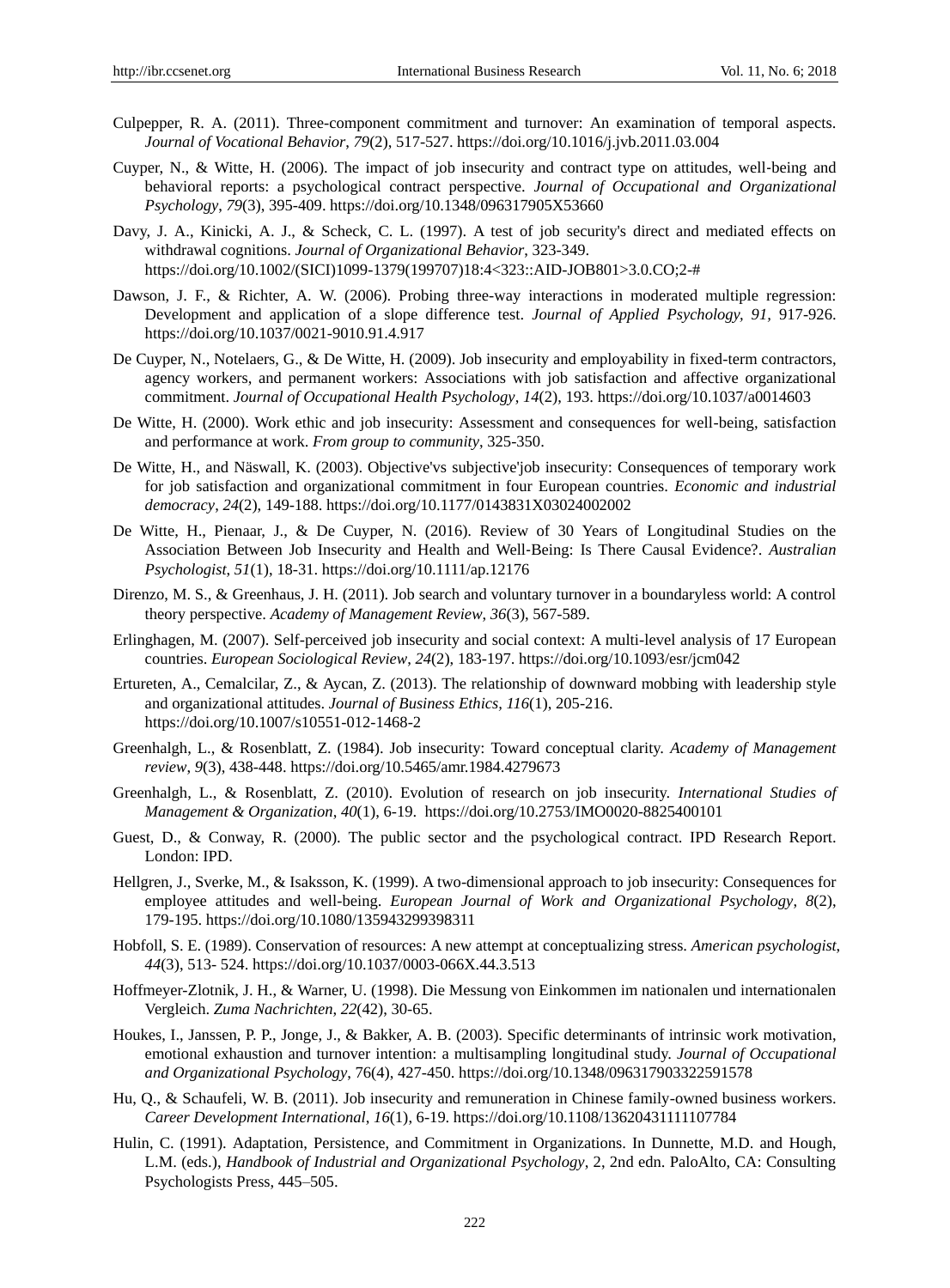- Hur, H., & Perry JI. (2014). The relationship between job security and work attitudes: a meta-analysis examine competing theoretical models. Paper presented at American Political Science Association, Washington, DC. https://doi.org/10.2139/ssrn.2452082
- Jiménez, P., Milfelner, B., Žižek, S. Š., & Dunkl, A. (2017). Moderating effects between job insecurity and intention to quit in samples of Slovene and Austrian workers. *Naše gospodarstvo/Our economy*, *63*(1), 27-37. https://doi.org/10.1515/ngoe-2017-0003
- Låstad, L., Vander Elst, T., & De Witte, H. (2016). On the reciprocal relationship between individual job insecurity and job insecurity climate. *Career Development International*, *21*(3), 246-261. https://doi.org/10.1108/CDI-03-2015-0046
- Lazarus, R. S., & Folkman, S. (1984), Stress, Appraisal, and Coping, Springer, New York, NY.
- Lebert, F., & Voorpostel, M. (2016). Turnover as a strategy to escape job insecurity: The role of family determinants in dual-earner couples. *Journal of Family and Economic Issues*, *37*(3), 407-421. https://doi.org/10.1007/s10834-016-9498-z
- Lee, S. H., & Jeong, D. Y. (2017). Job insecurity and turnover intention: Organizational commitment as mediator. *Social Behavior and Personality: an international journal*, *45*(4), 529-536. https://doi.org/10.2224/sbp.5865
- Leka, S., Jain, A., & World Health Organization. (2010). Health impact of psychosocial hazards at work: an overview.
- Leong, C. S., Furnham, A., & Cooper, C. L. (1996). The moderating effect of organizational commitment on the occupational stress outcome relationship. *Human relations*, *49*(10), 1345-1363. https://doi.org/10.1177/001872679604901004
- Lin, C. P., Tsai, Y. H., & Mahatma, F. (2017). Understanding turnover intention in cross-country business management. *Personnel Review*, *46*(8), 1717-1737. https://doi.org/10.1108/PR-07-2016-0176
- Lübke, C., & Erlinghagen, M. (2014). Self-perceived job insecurity across Europe over time: Does changing context matter?. *Journal of European Social Policy*, *24*(4), 319-336. https://doi.org/10.1177/0958928714538215
- Lutgen-Sandvik, P., Hood, J. N., & Jacobson, R. P. (2016). The impact of positive organizational phenomena and workplace bullying on individual outcomes. *Journal of Managerial Issues, 28*(1/2), 30-49.
- Meyer, J. P., & Allen, N. J. (1991). A three-component conceptualization of organizational commitment. *Human resource management review*, *1*(1), 61-89. https://doi.org/10.1016/1053-4822(91)90011-Z
- Meyer, J. P., Allen, N. J., & Smith, C. A. (1993). Commitment to organizations and occupations: Extension and test of a three-component conceptualization. *Journal of applied psychology*, *78*(4), 538. https://doi.org/10.1037/0021-9010.78.4.538
- Meyer, J. P., Stanley, D. J., Herscovitch, L., & Topolnytsky, L. (2002). Affective, continuance, and normative commitment to the organization: Meta-analysis of antecedents, correlates, and consequences. *Journal of Vocational Behavior, 61,* 20-52. https://doi.org/10.1006/jvbe.2001.1842
- Mobley, W. H. (1977). Intermediate linkages in the relationship between job satisfaction and employee turnover. *Journal of applied psychology*, *62*(2), 237. https://doi.org/10.1037/0021-9010.62.2.237
- Mowday, R., Steers, R., & Porter, L. (1979). The measurement of organizational commitment. *Journal of Vocational Behavior*, *14*(2), 224-247. https://doi.org/10.1016/0001-8791(79)90072-1
- Pienaar, J., De Witte, H., Hellgren, J., & Sverke, M. (2013). The cognitive/affective distinction of job insecurity: Validation and differential relations. *Southern African Business Review*, *17*(2), 1-22.
- Podsakoff, N. P., LePine, J. A., & LePine, M. A. (2007). Differential challenge stressor-hindrance stressor relationships with job attitudes, turnover intentions, turnover, and withdrawal behavior: a meta-analysis. *Journal of applied psychology*, *92*(2), 438. https://doi.org/10.1037/0021-9010.92.2.438
- Powell, D. M., & Meyer, J. P. (2004). Side-bet theory and the three-component model of organizational commitment. *Journal of vocational behavior*, *65*(1), 157-177. https://doi.org/10.1016/S0001-8791(03)00050-2
- Probst, T. M. (2000). Wedded to the job: Moderating effects of job involvement on the consequences of job insecurity. *Journal of Occupational Health Psychology*, *5,* 63-73. https://doi.org/10.1037/1076-8998.5.1.63
- Probst, T. M. (2002). The impact of job insecurity on employee work attitudes, job adaptation, and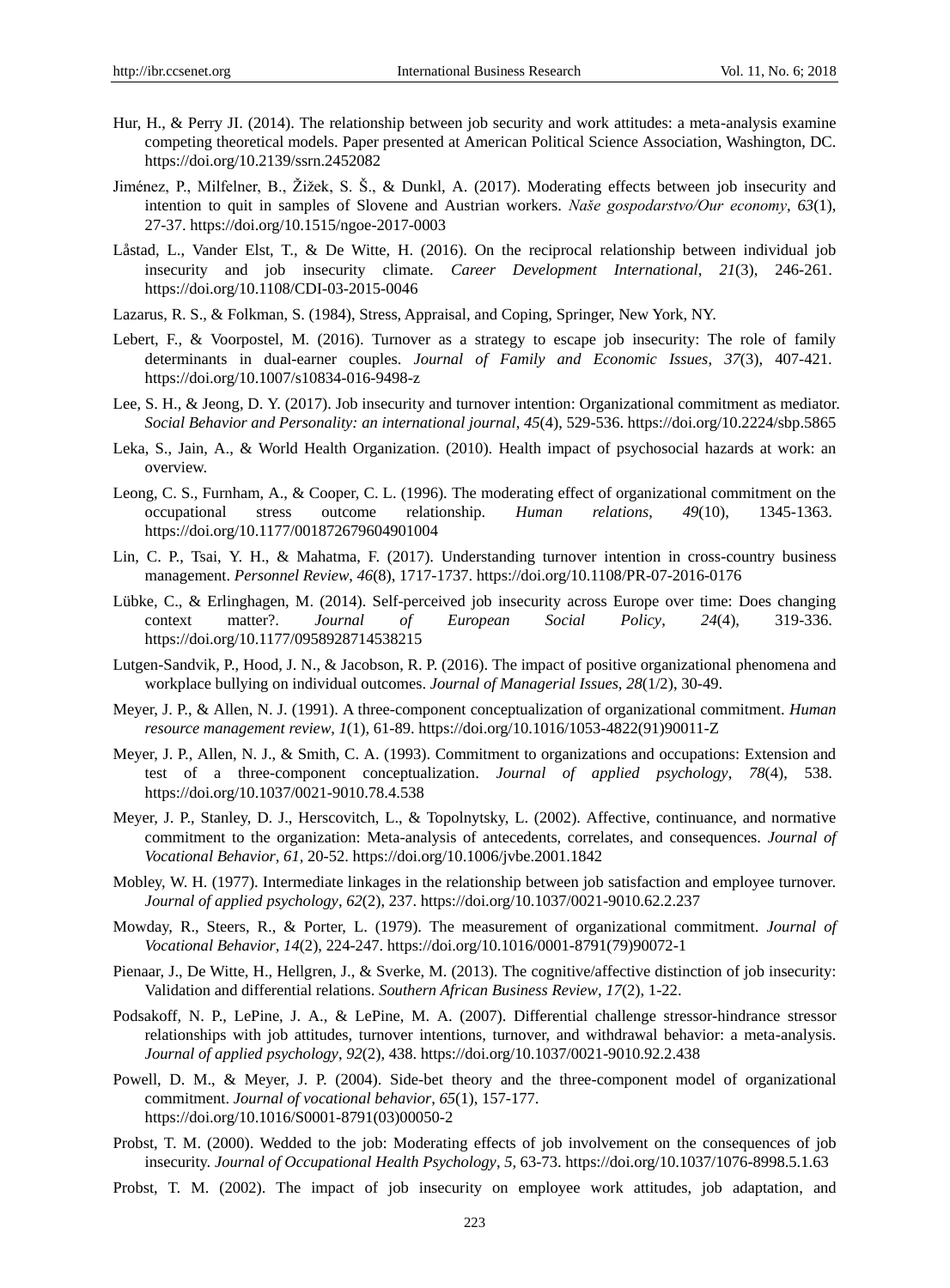organizational withdrawal behaviors. In J.M. Brett & F. Drasgow (Eds.), *The psychology of work: Theoretically based empirical research* (pp. 141–168). Mahwah, NJ: Lawrence Erlbaum Associates.

- Rigotti, T., Mohr, G., & Isaksson, K. (2015). Job insecurity among temporary workers: Looking through the gender lens. *Economic and Industrial Democracy*, *36*(3), 523-547. https://doi.org/10.1177/0143831X13516026
- Rosenblatt, Z., Talmud, I., & Ruvio, A. (1999). A gender-based framework of the experience of job insecurity and its effects on work attitudes. *European Journal of work and organizational psychology*, *8*(2), 197-217. https://doi.org/10.1080/135943299398320
- Rousseau, D. M. (1995). Psychological contracts in organizations: Understanding written and unwritten agreements. Thousand Oaks, CA: Sage.
- Saudi Arabia Labor Market Report. (2016). Ministry of Labor & Social Development.
- Schaufeli, W. B. (2016). Heavy work investment, personality and organizational climate. *Journal of Managerial Psychology*, *31*(6), 1057-1073. https://doi.org/10.1108/JMP-07-2015-0259
- Schaufeli, W. B., & Taris, T. W. (2014). A critical review of the Job Demands-Resources Model: Implications for improving work and health. In *Bridging occupational, organizational and public health* (pp. 43-68). Springer Netherlands. https://doi.org/10.1007/978-94-007-5640-3\_4
- Shoss, M. K. (2017). Job insecurity: An integrative review and agenda for future research. *Journal of Management*, *43*(6), 1911-1939. https://doi.org/10.1177/0149206317691574
- Sinclair, R. R., and Cheung, J. H. (2016). Money matters: Recommendations for financial stress research in occupational health psychology. *Stress and Health*, *32*(3), 181-193. https://doi.org/10.1002/smi.2688
- Solinger, O. N., Van Olffen, W., & Roe, R. A. (2008). Beyond the three-component model of organizational commitment. *Journal of applied psychology*, *93*(1), 70-83. https://doi.org/10.1037/0021-9010.93.1.70
- Sora, B., Caballer, A., & Peiró, J. M. (2010). The consequences of job insecurity for employees: The moderator role of job dependence. *International Labour Review*, *149*(1), 59-72. https://doi.org/10.1111/j.1564-913X.2010.00075.x
- Starr, M. A. (2014). Gender, added-worker effects, and the 2007–2009 recession: Looking within the household. *Review of Economics of the Household*, *12*(2), 209-235. https://doi.org/10.1007/s11150-013-9181-1
- Staufenbiel, T., & König, C. J. (2010). A model for the effects of job insecurity on performance, turnover intention, and absenteeism. *Journal of Occupational and Organizational Psychology*, *83*(1), 101-117. https://doi.org/10.1348/096317908X401912
- Sverke, M., Hellgren, J., & Näswall, K. (2002). No security: a meta-analysis and review of job insecurity and its consequences. *Journal of occupational health psychology*, *7*(3), 242. https://doi.org/10.1037/1076-8998.7.3.242
- Sverke, M., Hellgren, J., & Näswall, K. (2006). Job Insecurity. A Literature Review. (Report 1) Stockholm: National Institute For Working Life.
- Tschopp, C., & Grote, G. (2014). The How and Why of the Relationship Between Job Insecurity, Subjective Career Success, and Turnover Intention. In *Psychological, Educational, and Sociological Perspectives on Success and Well-Being in Career Development* (pp. 127-150). Springer, Dordrecht. https://doi.org/10.1007/978-94-017-8911-0\_7
- Van Vuuren, T., Klandermans, B., Jacobson, D., & Hartley, J. (1991). Employees' reactions to job insecurity. *In Hartley, J., Jacobson, D., Klandermans, B., Van Vuuren, T. (Eds.), Job insecurity: Coping with jobs at risk*: 79-103. London: Sage.
- Vujičić, D., Jovičić, A., Lalić, D., Gagić, S., & Cvejanov, A. (2015). The relation between job insecurity, job satisfaction and organizational commitment among employees in the tourism sector in Novi Sad. *Economic and Industrial Democracy*, *36*(4), 633-652. https://doi.org/10.1177/0143831X14527017
- Werner, O., & Campbell, D. T. (1970). Translating, working through interpreters, and the problem of decentering. *A handbook of method in cultural anthropology*, *398*, 420.
- Witte, H. D. (1999). Job insecurity and psychological well-being: Review of the literature and exploration of some unresolved issues. *European Journal of work and Organizational psychology*, *8*(2), 155-177. https://doi.org/10.1080/135943299398302